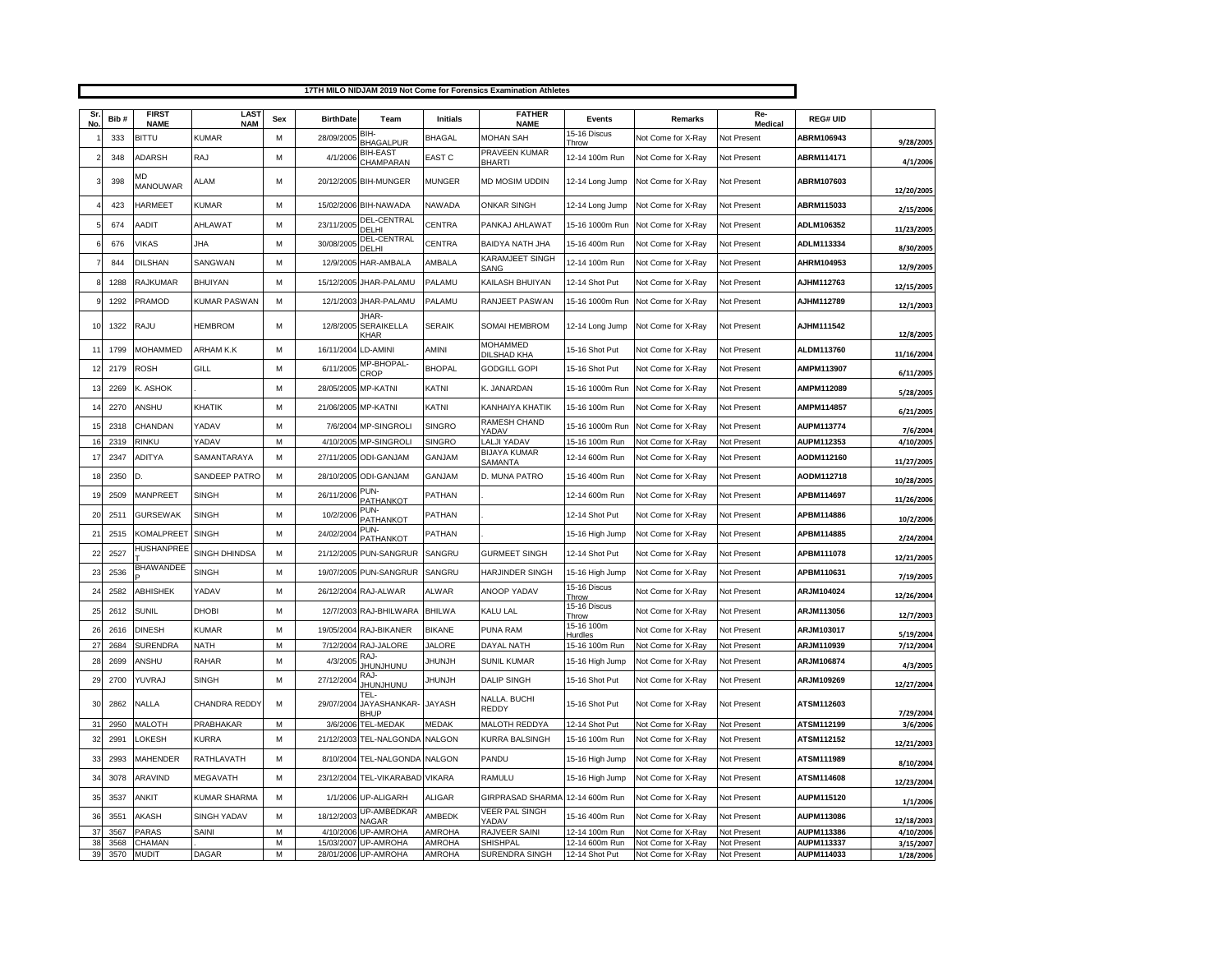| 40             | 3613 | <b>SACHIN</b>               |                                | M   |                  | 25/09/2006 UP-BUDAUN                      | <b>BUDAUN</b>   | <b>RAJVEER SINGH</b>                                | 12-14 600m Run         | Not Come for X-Ray   | Not Present       | AUPM115266        | 9/25/2006             |
|----------------|------|-----------------------------|--------------------------------|-----|------------------|-------------------------------------------|-----------------|-----------------------------------------------------|------------------------|----------------------|-------------------|-------------------|-----------------------|
| 4 <sup>1</sup> | 3676 | <b>KRISHNA</b>              |                                | M   | 1/1/2007         | UP-FIROZABAD                              | <b>FIROZA</b>   | SURAJ PAL                                           | 12-14 600m Run         | Not Come for X-Ray   | Not Present       | <b>AUPM115478</b> | 1/1/2007              |
| 4 <sub>2</sub> | 3679 | <b>SUMIT</b>                | KUMAR                          | М   | 1/6/2005         | UP-FIROZABAD                              | <b>FIROZA</b>   | RAJU                                                | 15-16 1000m Run        | Not Come for X-Ray   | Not Present       | AUPM115559        | 1/6/2005              |
| 43             | 3681 | HARENDRA                    |                                | M   | 6/6/2004         | UP-FIROZABAD                              | <b>FIROZA</b>   | MAHENDRA SINGH                                      | 15-16 200m Run         | Not Come for X-Ray   | Not Present       | AUPM115661        | 6/6/2004              |
| 44             | 3682 | SACHIN                      | RAJPUT                         | M   |                  | 4/8/2004 UP-FIROZABAD                     | <b>FIROZA</b>   | RAMPAL SINGH                                        | 15-16 400m Run         | Not Come for X-Ray   | Not Present       | AUPM115455        | 4/8/2004              |
| 45             | 3717 | RATAN                       | <b>BHAN YADAV</b>              | M   | 3/10/2006        | UP-GORAKPUR<br>IIP                        | <b>GORAKP</b>   | RAMJI YADAV                                         | 12-14 100m Run         | Not Come for X-Ray   | Not Present       | AUPM114031        | 3/10/2006             |
| 46             | 3879 | <b>VIKSIT</b>               | <b>KUMAR</b>                   | M   |                  | 12/2/2003 MUZAFFARNAG MUZAFF<br>AR        |                 | <b>GAUTAM SINGH</b>                                 | 15-16 100m<br>Hurdles  | Not Come for X-Ray   | Not Present       | AUPM111032        | 12/2/2003             |
| 47             | 3880 | KAPIL                       | SAINI                          | M   |                  | UP-<br>12/11/2003 MUZAFFARNAG MUZAFF      |                 | <b>VINOD KUMAR</b>                                  | 15-16 1000m Run        | Not Come for X-Ray   | Not Present       | AUPM114541        | 12/11/2003            |
| 48             | 3882 | NIZAKAT                     |                                | M   |                  | IIP-<br>1/1/2005 MUZAFFARNAG MUZAFF<br>ΑR |                 | <b>SHER MUHAMMAD</b>                                | 15-16 100m Run         | Not Come for X-Ray   | Not Present       | AUPM114612        | 1/1/2005              |
| 49             | 3884 | <b>AFSAR</b>                |                                | M   | 28/02/2004       | UP.<br>MUZAFFARNAG MUZAFF<br>AR           |                 | NAYYUM                                              | 15-16 200m Run         | Not Come for X-Ray   | Not Present       | AUPM113315        | 2/28/2004             |
| 50             | 3904 | <b>BASIT</b>                |                                | M   | 15/10/2006       | UP-                                       | SAHARA          | RASHID                                              | 12-14 100m Run         | Not Come for X-Ray   | Not Present       | AUPM115026        | 10/15/2006            |
|                |      |                             |                                |     |                  | SAHARANPUR                                |                 |                                                     |                        |                      |                   |                   |                       |
| 5'             | 3924 | SANJAY                      |                                | M   | 1/1/2005         | <b>UP-SANT KABIR</b><br><b>VAGAR</b>      | SANT K          | RAM VREKCH                                          | 15-16 400m Run         | Not Come for X-Ray   | Not Present       | AUPM113987        | 1/1/2005              |
| 52             | 4025 | AMAN                        | MAKHLOGA                       | M   | 24/08/2004       | UTT-ALMORA                                | ALMORA          | PANCHAM<br><b>MAKHLOGA</b>                          | 15-16 Javelin<br>Throw | Not Come for X-Ray   | Not Present       | AUKM105349        | 8/24/2004             |
| 53             | 4029 | ANJALI                      | <b>TAKULI</b>                  | F   | 15/06/2007       | UTT-                                      | <b>BAGESH</b>   | <b>MAHIMAN SINGH</b>                                | 12-14 Shot Put         | Not Come for X-Rav   | Not Present       | AUKF114696        |                       |
| 54             | 4150 | SYED                        | <b>IMANUR ALI</b>              | M   | 1/2/2004         | BAGESHWAR<br><b>WB-HOWRAH</b>             | <b>HOWRAH</b>   | SYED HAFIZUL ALI                                    | 15-16 1000m Run        | Not Come for X-Ray   | Not Present       | AWBM114189        | 6/15/2007<br>1/2/2004 |
|                |      |                             |                                |     |                  | <b>MANI-IMPHAL</b>                        | <b>IMPHAL</b>   | YM. HAYATUR                                         |                        |                      |                   |                   |                       |
| 55             | 4458 | ZAHEER                      | KHAN                           | M   | 3/5/2004         | <b>EAST</b>                               |                 | RAHAMAN                                             | 15-16 Shot Put         | Not Come for X-Ray   | Not Present       | AMNM113034        | 3/5/2004              |
| 56             | 3722 | <b>JAMIR</b>                | KHAN                           | M   | 2/1/2005         | UP-GORAKPUR                               | <b>GORAKP</b>   | AMIRUL KHAN                                         | 15-16 Shot Put         | Not Come for X-Ray   | Not Present       | AUPM113977        | 2/1/2005              |
| 57             | 1106 | AMAN                        | <b>BHANDRI</b>                 | M   | 15/02/2004       | <b>HP-MANDI</b>                           | MANDI           | <b>VIRENDRA SINGH</b><br>KARAM CHAND                | 15-16 Shot Put         | Not Come for X-Ray   | Not Present       | AHPM112845        | 2/15/2004             |
| 58             | 438  | KAJAL                       | <b>KUMARI</b>                  | E   |                  | 5/12/2004 BIH-PURNEA                      | PURNEA          | <b>JRAON</b>                                        | 15-16 100m Run         | Not Come for X-Ray   | Not Present       | ABRF114760        | 5/12/2004             |
| 5 <sub>s</sub> | 3721 | <b>RESHAM</b>               | RAJ MARDANIYA                  | M   | 15/01/2004       | UP-GORAKPUR                               | GORAKP          | <b>VIMAL MARDANIYA</b>                              | 15-16 Long Jump        | Not Come for X-Ray   | Not Present       | ABRM113446        | 1/15/2004             |
| 60             | 4704 |                             |                                |     |                  | UTT-                                      |                 |                                                     |                        | Not Come for X-Ray   | Not Present       |                   |                       |
| $6^{\circ}$    | 4103 | ANURAG                      | RANA                           | M   | 25/07/2006       | <b>ITTARKASH</b>                          | UTTARK          |                                                     | 12-14 Long Jump        | Not Come for X-Ray   | Not Present       | AUKM114974        | 7/25/2006             |
| 62             | 3536 | <b>SHIVAM</b>               | <b>KUMAR</b>                   | M   | 21/05/2006       | UP-ALIGARH                                | <b>ALIGAR</b>   | <b>RAMNISH KUMAR</b>                                | 12-14 100m Run         | Not Come for X-Ray   | Not Present       | AUPM114301        | 5/21/2006             |
| 63             | 512  | AYUSH                       | <b>KUMAR</b>                   | M   | 16/06/2004       | <b>BIH-SIWAN</b>                          | SIWAN           | <b>BIRENDRA MANJHI</b>                              | 15-16 Discus<br>Throw  | Not Come for X-Ray   | Not Present       | <b>ABRM115061</b> | 6/16/2004             |
| 64             | 4091 | PRIYANSHU                   | LAKHA                          | M   | 30/01/2005       | ITT.<br>PITHORAGARH                       | <b>PITHOR</b>   | <b>VED SINGH LAKHA</b>                              | 15-16 1000m Run        | Not Come for X-Ray   | Not Present       | AUKM105613        | 1/30/2005             |
| 65             | 3331 | <b>RUBASRI</b>              | <b>KRISHNAMOORT</b><br>HL      | F   | 9/11/2005        | <b>TN-SALEM</b>                           | <b>SALEM</b>    | KRISHNAMOORTHI                                      | 15-16 Shot Put         | Not Come for X-Ray   | Not Present       | ATNF110490        | 9/11/2005             |
|                |      |                             |                                |     |                  |                                           |                 | 17TH MILO NIDJAM 2019 Not Come for Medical Athletes |                        |                      |                   |                   |                       |
| Sı<br>No       | Bib# | <b>FIRST</b><br><b>NAME</b> | LAS <sub>1</sub><br><b>NAM</b> | Sex | <b>BirthDate</b> | Team                                      | <b>Initials</b> | <b>FATHER</b><br><b>NAME</b>                        | Events                 | Remarks              | <b>Re-Medical</b> | <b>REG# UID</b>   |                       |
|                | 369  | ROUSHAN                     | <b>KUMAR</b>                   | M   | 15/11/2004       | <b>BIH-JAMUI</b>                          | JAMUI           | <b>DINESH RAWAT</b>                                 | 15-16 Long Jump        | Not Come for Medical | Not Present       | ABRM106787        | 11/15/2004            |
|                | 412  | <b>SHREYA</b>               | <b>GHALOTEE</b>                | E   | 29/09/2007       | <b>BIH-NALANDA</b>                        | <b>NALAND</b>   | UMESH KUMAR                                         | 12-14 Shot Put         | Not Come for Medical | Not Present       | ABRF114778        |                       |
|                | 498  | <b>RAVI</b>                 | RANJAN KUMAR                   | M   | 31/01/2007       | BIH-                                      | SHEIKH          | YOGENDRA GOPE                                       | 12-14 Long Jump        | Not Come for Medical | Not Present       | ABRM113363        | 9/29/2007             |
|                | 506  | SHUBHAM                     | KUMAR                          | M   |                  | <b>SHEIKHPURA</b><br>7/12/2006 BIH-SIWAN  | SIWAN           | PANDEY YADAV                                        | 12-14 600m Run         | Not Come for Medical | Not Present       | ABRM115036        | 1/31/2007             |
|                | 517  | ADITYA                      | KUMAR                          | M   | 11/12/2006       | <b>BIH-SUPAUL</b>                         | SUPAUL          | <b>BHOLA SINGH</b>                                  | 12-14 Shot Put         | Not Come for Medical | Not Present       | <b>ABRM115121</b> | 7/12/2006             |
|                | 596  | HIMANSHU                    | LAT. KRISHNA                   | M   | 20/12/2005       | CG-JANJGIRI-                              | <b>JANJGI</b>   | LAT. KRISHNA                                        | 12-14 Long Jump        | Not Come for Medical | Not Present       | <b>ACGM115107</b> | 11/12/2006            |
|                | 680  | <b>MILAN</b><br>AKASH       | <b>KUMAR M</b><br><b>SINGH</b> | M   | 17/12/2006       | <b>CHAMPA</b><br>DEL-EAST                 | EAST D          | <b>KUMAR M</b><br><b>JDAY VEER SINGH</b>            | 12-14 100m Run         | Not Come for Medical | Not Present       | ADLM109313        | 12/20/2005            |
|                |      |                             |                                |     |                  | DELHI<br>DEL-NORTH                        |                 | GOVIND SINGH                                        |                        |                      |                   |                   | 12/17/2006            |
|                | 710  | SHIV                        | CHAUHAN                        | M   | 16/09/2004       | DELHI<br>DEL-NORTH                        | <b>NORTH</b>    | CHAUHAN                                             | 15-16 400m Run         | Not Come for Medical | Not Present       | ADLM105450        | 9/16/2004             |
|                | 711  | AASHISH                     | AASHISH                        | M   | 25/05/2005       | <b>DEI HI</b><br>DEL-NORTH                | <b>NORTH</b>    | SUBHASH                                             | 15-16 Long Jump        | Not Come for Medical | Not Present       | ADLM109196        | 5/25/2005             |
| 1(             | 722  | SHAURYA                     | RAJPUT                         | M   | 28/12/2004       | <b>WEST DELHI</b><br>DEL-WEST             | NORTH           | <b>AXMAN RAJPUT</b><br>PARVEEN KUMAR                | 15-16 400m Run         | Not Come for Medical | Not Present       | ADLM111413        | 12/28/2004            |
| 11             | 740  | <b>ARTI</b>                 | YADAV                          | F   | 6/3/2005         | DELHI                                     | WEST D          | YADAV                                               | 15-16 1000m Run        | Not Come for Medical | Not Present       | ADLF114364        | 6/3/2005              |
| 12             | 744  | SAHIL                       | KHAN                           | M   | 16/12/2003       | DEL-WEST<br>DELHI                         | WEST D          | SHAKIR ALI                                          | 15-16 100m Run         | Not Come for Medical | Not Present       | <b>ADLM108466</b> | 12/16/2003            |
| 13             | 748  | AAKASH                      | SINGH SINGH                    | M   | 17/08/2004       | DEL-WEST<br>DELHI                         | WEST D          | ANAR SINGH                                          | 15-16 Long Jump        | Not Come for Medical | Not Present       | ADLM105245        | 8/17/2004             |
| 14             | 838  | MAL                         | <b>DEEPAK</b><br>CHANDRABHUSH  | M   |                  | 7/6/2004 GUJ-VALSAD                       | VALSAD          | CHANDRABHUSHAN                                      | 15-16 1000m Run        | Not Come for Medical | Not Present       | AGJM112946        | 7/6/2004              |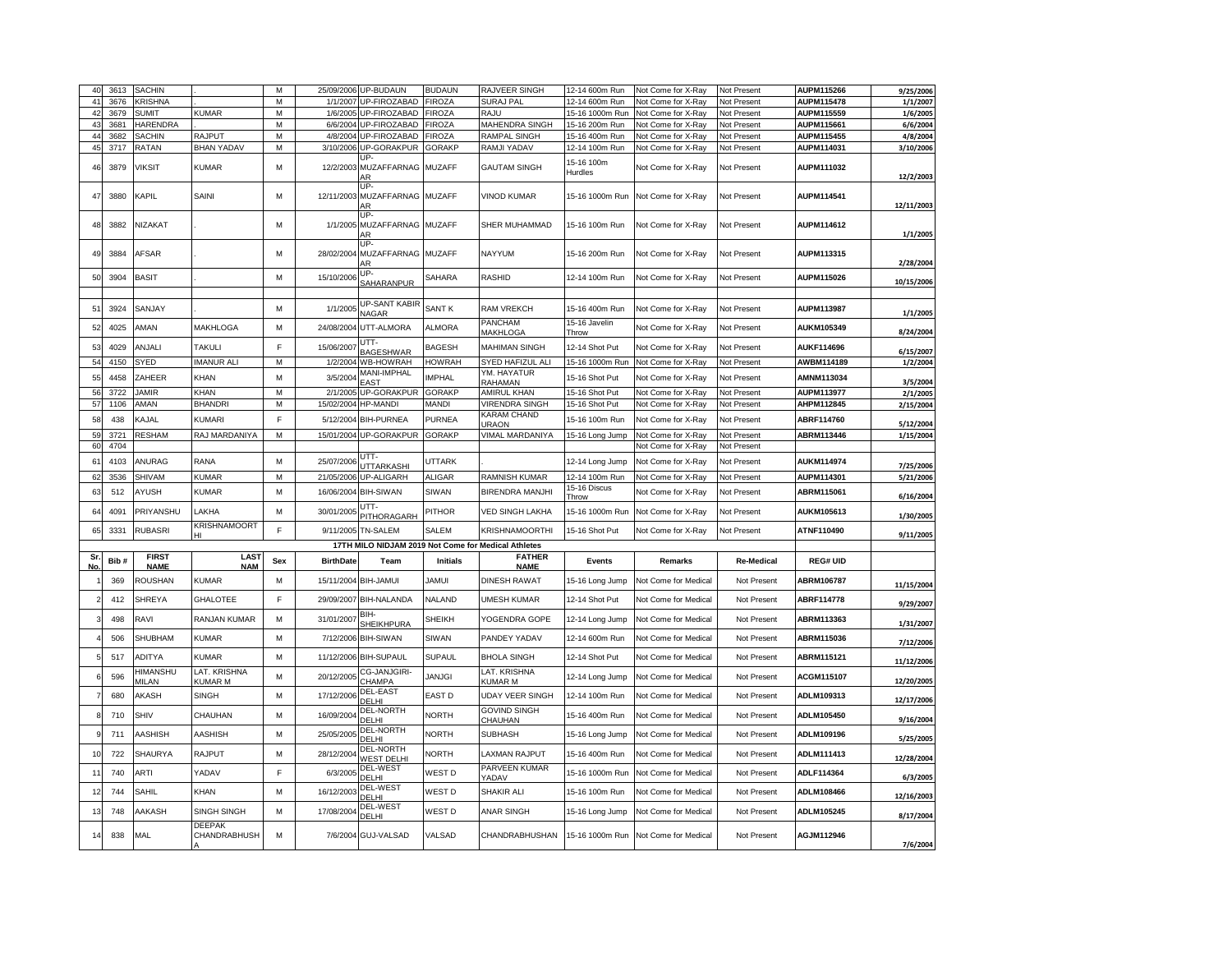| 15             | 878      | <b>ROHIT</b>    |                     | M | 10/1/2004  | HAR-DADRI                            | DADRI         | <b>VINOD KUMAR</b>                    | 15-16 Discus<br>Throw          | Not Come for Medical | Not Present                      | AHRM112413 | 10/1/2004  |
|----------------|----------|-----------------|---------------------|---|------------|--------------------------------------|---------------|---------------------------------------|--------------------------------|----------------------|----------------------------------|------------|------------|
| -16            | 919      | AMIT            | DAHIYA              | М | 13/12/2005 | <b>HAR-HISAR</b>                     | <b>HISAR</b>  | <b>KRISHAN KUMAR</b>                  | 12-14 600m Run                 | Not Come for Medical | Not Present                      | AHRM107569 | 12/13/2005 |
| -17            | 925      | PARVESH         |                     | M | 15/03/2005 | <b>HAR-HISAR</b>                     | <b>HISAR</b>  | <b>ASHOK KUMAR</b>                    | 15-16 200m Run                 | Not Come for Medical | Not Present                      | AHRM110868 | 3/15/2005  |
| 18             | 926      | RAHUL           |                     | М | 2/3/2005   | <b>HAR-HISAR</b>                     | <b>HISAR</b>  | <b>ATAMJEET</b>                       | 15-16 400m Run                 | Not Come for Medica  | Not Present                      | AHRM108634 | 2/3/2005   |
| <b>19</b>      | 930      | <b>ANIL</b>     |                     | M | 28/12/2004 | HAR-HISAR                            | <b>HISAR</b>  | <b>HARDEEP KUMAR</b>                  | 15-16 Shot Put                 | Not Come for Medical | Not Present                      | AHRM108866 | 12/28/2004 |
| $\overline{2}$ | 932      | <b>ADITYA</b>   |                     | M | 23/12/2006 | HAR-JHAJJAR                          | <b>JHAJJA</b> | SUBHASH                               | 12-14 100m Run                 | Not Come for Medical | Not Presen                       | AHRM113464 | 12/23/2006 |
| $2^{\circ}$    | 937      | GAURAV          |                     | M | 15/12/2004 | HAR-JHAJJAR                          | ALLAHL        | <b>JAI KRISHAN</b>                    | 15-16 1000m Run                | Not Come for Medical | As per report Over<br>Age        | AHRM113308 | 12/15/2004 |
| $\overline{2}$ | 946      | ARYAN           | <b>ARYAN SHARMA</b> | M | 28/12/2006 | HAR-JIND                             | JIND          | KULDEEP SHARMA                        | 12-14 100m Run                 | Not Come for Medical | Not Present                      | AHRM111517 | 12/28/2006 |
| $2^{\circ}$    | 948      | TAKDEER         |                     | M | 30/12/2005 | HAR-JIND                             | JIND          | JAIBIR                                | 12-14 600m Run                 | Not Come for Medical | Not Present                      | AHRM111319 | 12/30/2005 |
| 24             | 953      | <b>DEVMANI</b>  |                     | M | 3/4/2005   | HAR-JIND                             | <b>JIND</b>   | SUBHASH SINGH                         | 15-16 1000m Run                | Not Come for Medical | Not Present                      | AHRM103873 | 3/4/2005   |
| 25             | 954      | SAHIL           | SAHIL SAHIL         | M | 5/7/2004   | HAR-JIND                             | JIND          | <b>JOGINDER</b>                       | 15-16 100m Run                 | Not Come for Medical | Not Present                      | AHRM105598 | 5/7/2004   |
| 26             | 980      | ANUJ            |                     | м | 26/09/2004 | HAR-KARNAL                           | KARNAL        | RAJESH KUMAR                          | 15-16 100m Run                 | Not Come for Medical | Not Present                      | AHRM113894 | 9/26/2004  |
| 27             | 1162     | AFREEN          | <b>IQBAL</b>        | М | 10/1/2004  | J&K-<br><b>UDHAMPUR</b>              | <b>UDHAMP</b> | MOHD LATIF                            | 15-16 100m Run                 | Not Come for Medical | Not Present                      | AJKM115604 | 10/1/2004  |
| 2i             | 1185     | <b>PRINCE</b>   | KUMAR               | M | 22/02/2004 | JHAR-CHATRA                          | <b>CHATRA</b> | RANVEER SINGH                         | 15-16 Long Jump                | Not Come for Medical | Not Present                      | AJHM113478 | 2/22/2004  |
| 2!             | 1186     | UJJWAL          | KUMAR MAHTO         | M | 15/09/2005 | JHAR-CHATRA                          | CHATRA        | FULESHWAR KUMAR<br>MAHT               | 15-16 Shot Put                 | Not Come for Medical | Not Present                      | AJHM114475 | 9/15/2005  |
| 30             | 1213     | PRAJWAL         | <b>KUMAR</b>        | M | 31/05/2007 | <b>JHAR-EAST</b><br><b>SINGHBHUM</b> | <b>EAST S</b> | JAI PRAKASH MEHTA                     | 12-14 100m Run                 | Not Come for Medical | Not Present                      | AJHM106844 | 5/31/2007  |
| 3              | 1237     | <b>NISHANT</b>  | <b>KUMAR SINGH</b>  | M | 1/1/2004   | JHAR-GIRIDIH                         | <b>GIRIDI</b> | <b>NAVIN SINGH</b>                    | 15-16 Javelin<br>Throw         | Not Come for Medical | Not Present                      | AJHM114254 | 1/1/2004   |
| 33             | 1242     | RAUSHAN         | <b>KUMAR</b>        | M | 3/12/2004  | JHAR-GODDA                           | <b>GODDA</b>  | ANJAN KUMAR                           | 15-16 Shot Put                 | Not Come for Medical | Not Present                      | AJHM104113 | 3/12/2004  |
| 3 <sup>′</sup> | 1259     | SHIBANI         | <b>MIRDHA</b>       | F | 12/1/2005  | JHAR-JAMTARA                         | <b>JAMTAR</b> | NIRMAL MIRDRA                         | 12-14 600m Run                 | Not Come for Medical | Not Present                      | AJHF115030 | 12/1/2005  |
| 3              | 1265     | SHIV            | <b>KUMAR SOREN</b>  | M | 23/01/2005 | JHAR-JAMTARA                         | <b>JAMTAR</b> | HARISATYA SOREN                       | 15-16 100m Run                 | Not Come for Medical | Not Present                      | AJHM115181 | 1/23/2005  |
| 35             | 1268     | <b>RAM</b>      | <b>KUMAR KOL</b>    | м | 23/12/2003 | JHAR-JAMTARA                         | <b>JAMTAR</b> | KAMDEV KOL                            | 15-16 High Jump                | Not Come for Medical | Not Present                      | AJHM115055 | 12/23/2003 |
|                |          |                 |                     | M |            |                                      |               |                                       |                                |                      |                                  |            |            |
| 36             | 1272     | JUNED           | ALI                 |   | 28/02/2004 | <b>JHAR-KHUNTI</b><br><b>IHAR-</b>   | KHUNTI        | SAMIM ALI                             | 15-16 Shot Put                 | Not Come for Medica  | Not Present                      | AJHM114929 | 2/28/2004  |
| 37             | 1277     | ALI             | RAZA                | M | 12/10/2005 | OHARDAGA<br>JHAR-                    | LOHARD        | <b>MD SARFUDDIN</b>                   | 12-14 100m Run                 | Not Come for Medica  | Not Present                      | AJHM114269 | 12/10/2005 |
| 38             | 1280     | <b>ARUN</b>     | <b>MURMU</b>        | M | 26/12/2004 | <b>OHARDAGA</b><br>JHAR-             | LOHARD        | SHIWAJI MURMU                         | 15-16 100m Run                 | Not Come for Medical | Not Present                      | AJHM114268 | 12/26/2004 |
| 39             | 1310 RAM |                 | <b>BESRA</b>        | M | 4/1/2006   | SAHIBGANJ<br>JHAR-                   | SAHIBG        | <b>GRISH BESRA</b>                    | 12-14 100m Run                 | Not Come for Medical | Not Presen<br>As per report Over | AJHM113501 | 4/1/2006   |
| 40             |          | 1312 VRENTUS    | <b>MURMU</b>        | M | 15/01/2006 | SAHIBGANJ                            | <b>SAHIBG</b> | MUNSHI MURMU                          | 12-14 600m Run                 | Not Come for Medical | Age                              | AJHM107000 | 1/15/2006  |
| $\overline{4}$ |          | 1334 SUMIT      | KERKETTA            | M | 6/10/2004  | JHAR-SIMDEGA<br>MP-BHOPAL-           | <b>SIMDEG</b> | CIPRIAN KERKETTA                      | 15-16 Shot Put                 | Not Come for Medical | Not Present                      | AJHM114515 | 6/10/2004  |
| $\overline{4}$ |          | 2173 DEEPSHIKHA | KUNDAN              |   | 23/03/2006 | CROP                                 | <b>BHOPAL</b> | RAMESH BHAKAL<br><b>KUNDAN</b>        | 12-14 600m Run                 | Not Come for Medical | Not Present                      | AMPF113591 | 3/23/2006  |
| 43             | 2202     | <b>RUDRAKSH</b> | CHANDRAWAT          | M | 28/11/2005 | MP-DEWAS<br>MP-DEWAS                 | <b>DEWAS</b>  | CHANDRAWAT                            | 12-14 Long Jump                | Not Come for Medical | Not Present                      | AMPM113906 | 11/28/2005 |
| $\overline{4}$ | 2217     | <b>NIRMAL</b>   | PATEL               | M | 13/07/2004 | CORP                                 | <b>DEWAS</b>  | <b>SATISH PATEL</b><br>JOGENDRA SINGH | 15-16 1000m Run                | Not Come for Medical | Not Present                      | AMPM114336 | 7/13/2004  |
| 45             | 2245     | RATAN           | SINGH CHOUHAN       | M | 25/04/200  | <b>MP-INDORE</b>                     | <b>INDORE</b> | <b>HOUH</b>                           | 15-16 400m Rur                 | Not Come for Medical | Not Present                      | AMPM114218 | 4/25/2005  |
| 46             |          | 2299 MUKUL      | YADAV               | M | 1/1/2005   | MP-SEHORE                            | <b>SEHORE</b> | HOM SINGH YADAV                       | 15-16 400m Run                 | Not Come for Medical | Not Present                      | AMPM108031 | 1/1/2005   |
| $\overline{4}$ | 2323     | AMIT            | <b>KUMAR</b>        | M | 30/12/2004 | <b>MP-SINGROLI</b>                   | <b>SINGRO</b> | MRS. RAMLAGAN<br>SARANGA DHAR         | 15-16 Shot Put<br>15-16 100m   | Not Come for Medical | Not Present                      | AMPM113911 | 12/30/2004 |
| $\overline{4}$ | 2342     | <b>SURENDRA</b> | LAGURI              | M | 8/12/2004  | <b>ODI-CUTTACK</b>                   | CUTTAC        | <b>AGURI</b><br>S.RANJEET KUMAR       | Hurdles                        | Not Come for Medical | Not Present                      | AODM112321 | 8/12/2004  |
| 49             | 2346     | S.              | <b>TILAK PRUSTY</b> | M | 26/08/2006 | <b>ODI-GANJAM</b><br>ODI.            | GANJAM        | PRUS                                  | 12-14 100m Run                 | Not Come for Medica  | Not Present                      | AODM113622 | 8/26/2006  |
| 5 <sub>0</sub> | 2403     | <b>ATISH</b>    | <b>KINDO</b>        | M | 19/10/200  | <b>SUNDARGARH</b>                    | <b>SUNDAR</b> | <b>BIJAY KINDO</b>                    | 15-16 100m Run                 | Not Come for Medical | Not Present                      | AODM111615 | 10/19/2004 |
| 5              | 2534     | <b>RAJNATH</b>  |                     | M | 15/03/2005 | PUN-SANGRUR                          | SANGRU        | <b>OMKAR NATH</b>                     | 15-16 400m Run<br>15-16 Discus | Not Come for Medical | Not Present                      | ARJM112675 | 3/15/2005  |
| 5              | 2587     | ANIL            | MEENA               | M | 17/06/2005 | RAJ-BARAN<br>RA.I-                   | <b>BARAN</b>  | RAM DAYAL MEENA                       | Throw                          | Not Come for Medical | Not Present                      | ARJM113676 | 6/17/2005  |
| 53             | 2597     | <b>HARVEER</b>  | SINGH               | M | 15/08/2004 | <b>BHARATPUR</b>                     | <b>BHARAT</b> | <b>KARTAR SINGH</b>                   | 15-16 1000m Run                | Not Come for Medical | Not Present                      | ARJM112623 | 8/15/2004  |
| 54             | 2668     | <b>ROHIT</b>    | <b>JATAWAT</b>      | M | 25/12/2005 | RAJ-JAIPUR                           | <b>JAIPUR</b> | MAHESH JATAWAT                        | 12-14 600m Run                 | Not Come for Medical | Not Present                      | ARJM109830 | 12/25/2005 |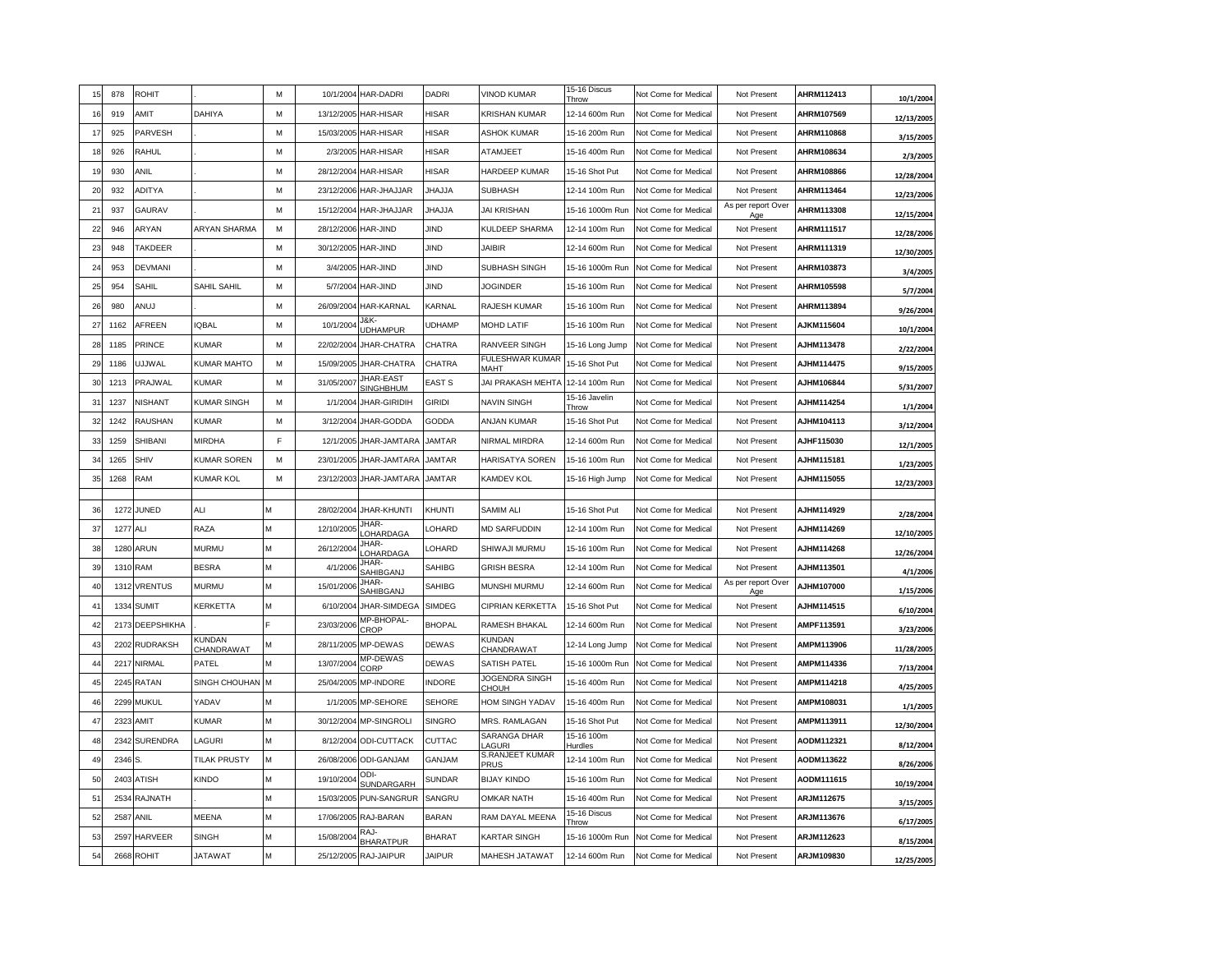| 56             |      | 2701 SANDEEP      | <b>SINGH</b>             | M | 18/12/2004 | RAJ-<br>UNUNJUNU                 | <b>HUNJH</b>  | <b>DEVI SINGH</b>                    | 15-16 Shot Put         | Not Come for Medical | Not Present | ARJM109857        | 12/18/2004 |
|----------------|------|-------------------|--------------------------|---|------------|----------------------------------|---------------|--------------------------------------|------------------------|----------------------|-------------|-------------------|------------|
| 57             | 2725 | <b>HAMANT</b>     | <b>KUMAR GAHLOT</b>      | M | 11/4/2004  | RAJ-KOTA                         | <b>KOTA</b>   | <b>NARESH KUMAR</b><br><b>GAHLOT</b> | 15-16 200m Run         | Not Come for Medical | Not Present | ARJM114272        | 11/4/2004  |
| 58             | 277' | <b>DILKHUSH</b>   | SAINI                    | M | 4/3/2006   | <b>RAJ-TONK</b>                  | <b>TONK</b>   | HANUMAN SAINI                        | 12-14 Shot Put         | Not Come for Medical | Not Present | <b>ARJM110078</b> | 4/3/2006   |
| 59             |      | 2773 ROHIT        | <b>BANSIWAL</b>          | M | 4/3/2004   | RAJ-TONK                         | <b>TONK</b>   | RAMSAHAY<br><b>BANSIWA</b>           | 15-16 1000m Run        | Not Come for Medical | Not Present | ARJM108973        | 4/3/2004   |
| 60             | 2775 | <b>YUDH</b>       | VEER<br><b>CHOUDHARY</b> | М | 1/3/2004   | RAJ-TONK                         | <b>TONK</b>   | KAILASH CHAND<br><b>HOUDH</b>        | 15-16 200m Run         | Not Come for Medical | Not Present | ARJM110133        | 1/3/2004   |
| 6              | 2789 | KAUSHAL           | CHAUDHARY                | м | 19/05/2004 | RAJ-UDAIPUR                      | <b>UDAIPU</b> | RAJEEV KUMAR                         | 15-16 Shot Put         | Not Come for Medical | Not Present | AUPM110381        | 5/19/2004  |
| 62             |      | 2883 PRUDHVI      | RAJ VADITHYA             | М | 10/4/2004  | TEL·<br>KAMAREDDY                | KAMARE        | <b>V.POOL SINGH</b>                  | 15-16 100m Run         | Not Come for Medical | Not Present | <b>ATSM111572</b> | 10/4/2004  |
| 63             |      | 2929 M VINITH     | <b>KUMAR</b>             | М | 6/11/2004  | TEL-<br>MAHBUBNAGAR              | MAHBUB        | M BALARAJU                           | 15-16 200m Run         | Not Come for Medical | Not Present | ATSM114524        | 6/11/2004  |
| 6              |      | 2949 POLICE       | DILIP                    | M | 8/12/2006  | TEL-MEDAK                        | MEDAK         | SIDDARAMULU                          | 12-14 High Jump        | Not Come for Medical | Not Present | ATSM112233        | 8/12/2006  |
| 65             |      | 3086 NAVEEN       | м                        | M | 14/06/2005 | TFL-<br><b><i>NANAPARTHY</i></b> | <b>WANAPA</b> | <b>THIRUPATHI</b>                    | 15-16 100m Run         | Not Come for Medical | Not Present | ATSM115267        | 6/14/2005  |
| 66             | 3096 | THUDUM            | PRAVEEN                  | M | 12/12/2006 | TEL-<br>WARANGAL                 | WARANG        | THUDUM RAVI                          | 12-14 600m Run         | Not Come for Medical | Not Present | ATSM114348        | 12/12/2006 |
| 67             | 3097 | LINGAM            | S                        | М | 18/04/2006 | TEL-<br>VARANGAL                 | WARANG        | RAMULU                               | 12-14 Long Jump        | Not Come for Medical | Not Present | ATSM111994        | 4/18/2006  |
| 68             |      | 3162 RAGHAV       | <b>ABISHEK S</b>         | M | 3/5/2005   | TN-<br>CUDDALORE                 | CUDDAL        | SENTHIL KUMAR P                      | 15-16 High Jump        | Not Come for Medical | Not Present | ATNM114582        | 3/5/2005   |
| 69             |      | 3256 KISHORE      | REDDY                    | M |            | 7/12/2005 TN-MADURAI             | <b>MADURA</b> | SURI REDDY                           | 15-16 200m Run         | Not Come for Medical | Not Present | AAPM111053        | 7/12/2005  |
| 70             | 3524 | ARMAN             | <b>HUSAIN</b>            | M | 1/1/2006   | UP-AGRA                          | AGRA          | AMJAD HUSAIN                         | 12-14 High Jump        | Not Come for Medical | Not Present | AUPM114917        | 1/1/2006   |
| $\overline{7}$ | 3525 | <b>SAURABH</b>    |                          | м | 5/7/2007   | UP-AGRA                          | AGRA          | <b>GOPAL SINGH</b>                   | 12-14 Long Jump        | Not Come for Medical | Not Present | <b>AUPM114873</b> | 5/7/2007   |
| 72             | 353' | <b>KULENDRA</b>   | <b>GURJAR</b>            | M | 7/5/2004   | UP-AGRA                          | <b>AGRA</b>   | <b>VEERBHAN SINGH</b>                | 15-16 Discus<br>Throw  | Not Come for Medical | Not Present | AUPM115631        | 7/5/2004   |
| 73             | 3532 | <b>PUSHPENDRA</b> | <b>RAWAT</b>             | M | 20/06/2005 | UP-AGRA                          | AGRA          | <b>HARVEER SINGH</b>                 | 15-16 Long Jump        | Not Come for Medical | Not Present | AUPM114970        | 6/20/2005  |
| 74             | 3536 | SHIVAM            | KUMAR                    | M | 21/05/2006 | <b>UP-ALIGARH</b>                | <b>ALIGAR</b> | RAMNISH KUMAR                        | 12-14 100m Run         | Not Come for Medical | Not Present | AUPM114301        | 5/21/2006  |
| 75             | 3538 | LOKESH            | KUMAR                    | M | 12/10/2005 | UP-ALIGARH                       | <b>ALIGAR</b> | PEETAMBAR SINGH                      | 12-14 High Jump        | Not Come for Medical | Not Present | <b>AUPM115042</b> | 12/10/2005 |
| 76             |      | 3550 ANKUR        |                          | M | 27/12/2003 | UP-AMBEDKAR<br>NAGAR             | AMBEDK        | <b>HARISH VERMA</b>                  | 15-16 100m Run         | Not Come for Medical | Not Present | AUPM114226        | 12/27/2003 |
| 77             |      | 3632 NEERAJ       | YADAV                    | M | 31/07/2005 | UP-DEORIA                        | <b>DEORIA</b> | SHYAM SUNDRA<br>YADAV                | 15-16 100m Run         | Not Come for Medical | Not Present | AUPM114414        | 7/31/2005  |
| 78             | 3635 | AJEET             | KUMAR MAURYA             | м | 2/6/2006   | UP-ETAH                          | ETAH          | PANCH LAL MAURYA                     | 12-14 600m Run         | Not Come for Medical | Not Present | <b>AUPM114905</b> | 2/6/2006   |
| <b>79</b>      | 3647 | <b>RAJNEESH</b>   | YADAV                    | M | 7/6/2006   | UP-ETAWAH                        | <b>ETAWAH</b> | SATEESH CHANDRA                      | 12-14 Long Jump        | Not Come for Medical | Not Present | AUPM111473        | 7/6/2006   |
| 80             |      | 3653 RAVI         | <b>KUSHWAHA</b>          | М | 1/1/2005   | UP-ETAWAH                        | <b>ETAWAH</b> | RAMSAGAR<br><b>KUSHWAHA</b>          | 15-16 100m Run         | Not Come for Medical | Not Present | AUPM110940        | 1/1/2005   |
| 8 <sup>1</sup> | 3655 | CHANKYA           | <b>KUMAR</b>             | M | 30/03/2005 | UP-ETAWAH                        | <b>ETAWAH</b> | SHIV PUJAN SINGH                     | 15-16 Javelin<br>Throw | Not Come for Medical | Not Present | AUPM101419        | 3/30/2005  |
| 82             |      | 3662 HIMANSHU     | <b>SINGH</b>             | M | 12/6/2005  | <b>FARRUKHABAD</b>               | FARRUK        | SATYENDAR SINGH                      | 12-14 600m Run         | Not Come for Medical | Not Present | AUPM115618        | 12/6/2005  |
| 83             |      | 3685 TUSHAR       | BHATI                    | M | 17/02/2006 | UP-GB NAGAR                      | <b>GB NAG</b> | MR.SANJAY KUMAR                      | 12-14 600m Run         | Not Come for Medical | Not Present | <b>AUPM111927</b> | 2/17/2006  |
| 84             | 3686 | PRINCE            | KUMAR                    | M | 11/7/2006  | UP-GB NAGAR                      | <b>GB NAG</b> | MAHAVEER BHATI                       | 12-14 Long Jump        | Not Come for Medical | Not Present | AUPM111286        | 11/7/2006  |
| 85             |      | 3708 VIKASH       |                          | M | 25/12/2005 | UP-GONDA                         | <b>GONDA</b>  | <b>JAGAT NARAYAN</b>                 | 12-14 600m Run         | Not Come for Medical | Not Present | AUPM111950        | 12/25/2005 |
| 86             |      | 3784 RISHAB       | <b>MISHRA</b>            | M | 7/6/2004   | UP-KANNAUJ                       | KANNAU        | <b>AVINISH KUMAR</b>                 | 15-16 200m Run         | Not Come for Medical | Not Present | AUPM114103        | 7/6/2004   |
| 87             |      | 3822 DEEPAK       | YADAV                    | М | 1/1/2007   | IIP.<br>MAHARAJAGAN MAHARA       |               | DAVANAND YADAV                       | 12-14 100m Run         | Not Come for Medical | Not Present | AUPM115543        | 1/1/2007   |
|                |      |                   |                          |   |            | ID.                              |               |                                      |                        |                      |             |                   |            |
| 88             | 3824 | <b>BALIRAM</b>    | PRAJAPATI                | М | 1/1/2004   | MAHARAJAGAN<br>IIP.              | <b>MAHARA</b> | RAMNAYAN                             | 15-16 1000m Run        | Not Come for Medical | Not Present | AUPM115545        | 1/1/2004   |
| 89             | 3830 | YOGENDRA          | YADAV                    | M | 24/04/2005 | MAHARAJAGAN                      | <b>MAHARA</b> | SANTRAJ YADAV                        | 15-16 High Jump        | Not Come for Medical | Not Present | <b>AUPM115397</b> | 4/24/2005  |
| 90             | 3834 | <b>DIVYA</b>      | YADAV                    | F | 15/08/2006 | UP-MAINPURI                      | MAINPU        | SHYAM SUNDAR                         | 12-14 100m Run         | Not Come for Medical | Not Present | AUPF115605        | 8/15/2006  |
| 9 <sup>1</sup> | 3835 | KAJAL             | YADAV                    | E | 7/11/2006  | UP-MAINPURI                      | MAINPU        | <b>ANIL YADAV</b>                    | 12-14 600m Run         | Not Come for Medical | Not Present | AUPF115552        | 7/11/2006  |
| 92             | 3836 | ANSHUL            | <b>KUMAR</b>             | М |            | 7/10/2006 UP-MAINPURI            | MAINPU        | LALRAM                               | 12-14 600m Run         | Not Come for Medical | Not Present | AUPM115599        | 7/10/2006  |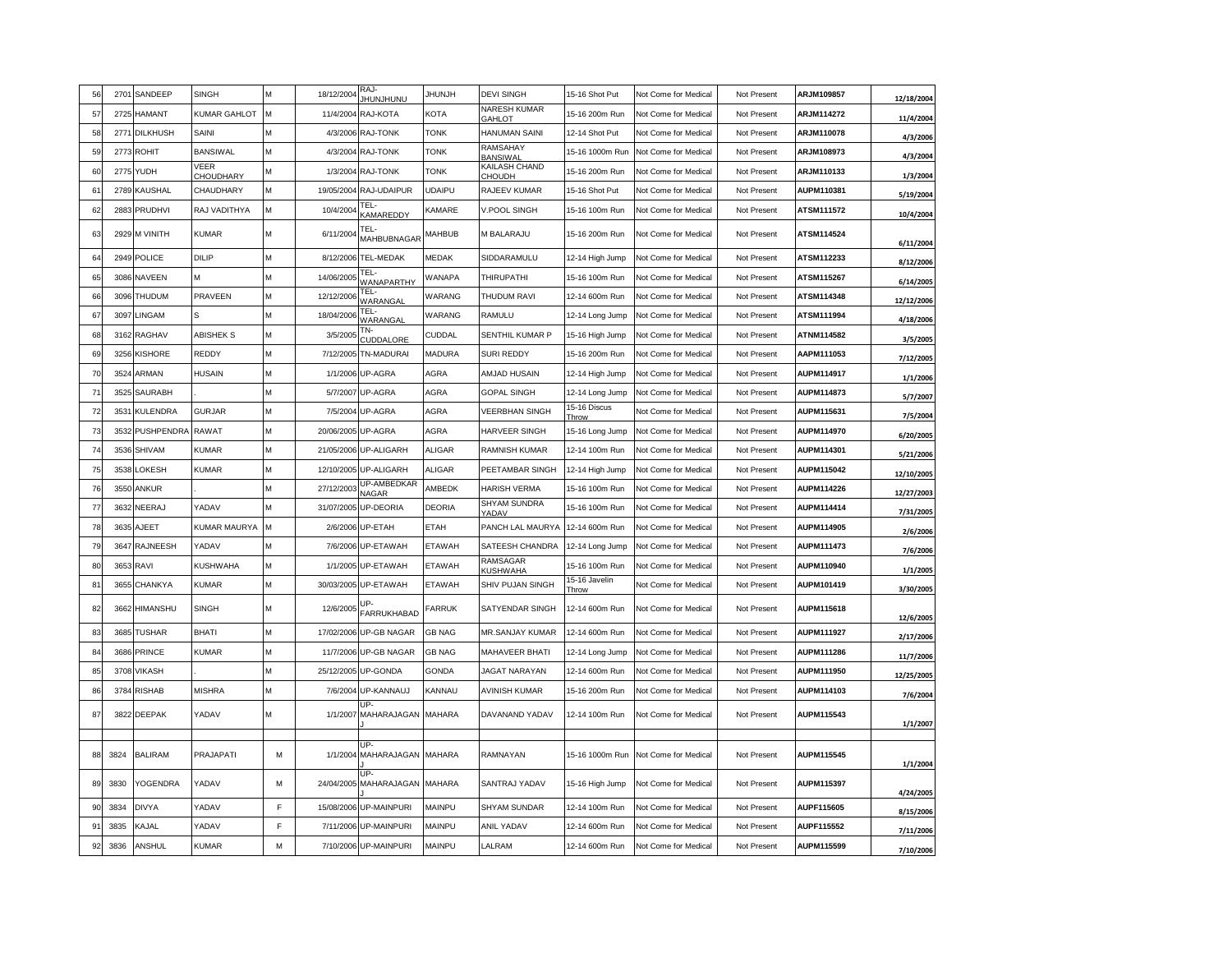| 93              | 3837 | <b>BEETU</b>         | <b>KUMAR</b>               | M   |                  | 15/01/2006 UP-MAINPURI                          | MAINPU          | PRADEEP KUMAR               | 12-14 Long Jump       | Not Come for Medical       | Not Present       | AUPM115327        | 1/15/2006  |
|-----------------|------|----------------------|----------------------------|-----|------------------|-------------------------------------------------|-----------------|-----------------------------|-----------------------|----------------------------|-------------------|-------------------|------------|
| 94              | 3842 | RAJ                  | <b>AWASTHI</b>             | M   | 6/1/2004         | <b>UP-MAINPURI</b>                              | MAINPU          | ANIL AWASTHI                | 15-16 100m Run        | Not Come for Medical       | Not Present       | AUPM115433        | 6/1/2004   |
| 95              | 3843 | SHIVAM               | YADAV                      | M   |                  | 1/8/2005 UP-MAINPURI                            | MAINPU          | <b>BALABHADR SINGH</b>      | 15-16 200m Run        | Not Come for Medical       | Not Present       | <b>AUPM115549</b> | 1/8/2005   |
| 96              | 3847 | SHIV                 | <b>KUMAR</b>               | M   |                  | 18/04/2006 UP-MATHURA                           | <b>MATHUR</b>   | <b>VIJAYPAL SINGH</b>       | 12-14 100m Run        | Not Come for Medical       | Not Present       | AUPM113008        | 4/18/2006  |
| 97              | 3848 | LOVEJEET             | NAUHWAR                    | M   | 1/1/2007         | UP-MATHURA                                      | <b>MATHUR</b>   | SANJAY NAUHWAR              | 12-14 600m Run        | Not Come for Medical       | Not Present       | <b>AUPM114273</b> | 1/1/2007   |
| 98              | 3850 | KAPIL                | DEV                        | M   | 20/05/2006       | UP-MATHURA                                      | <b>MATHUR</b>   | MOTI SINGH                  | 12-14 Shot Put        | Not Come for Medical       | Not Present       | AUPM110228        | 5/20/2006  |
| 99              | 3852 | KARAN                | PAL SINGH                  | M   | 7/1/2004         | <b>UP-MATHURA</b>                               | <b>MATHUR</b>   | MAHESH PAL SINGH            | 15-16 100m Run        | Not Come for Medical       | Not Present       | <b>AUPM114928</b> | 7/1/2004   |
| 100             | 3916 | <b>DEVANSH</b>       | <b>SINGH</b>               | M   | 10/6/2007        | UP-SAMBHAL                                      | SAMBHA          | SANJAY SINGH                | 12-14 High Jump       | Not Come for Medical       | Not Present       | <b>AUPM114383</b> | 10/6/2007  |
| 10 <sup>1</sup> | 3922 | RAVI                 | YADAV                      | F   | 7/7/2004         | UP-SANT KABIR<br>NAGAR                          | SANT K          | MOTI LAL YADAV              | 15-16 200m Run        | Not Come for Medical       | Not Present       | AUPF113064        | 7/7/2004   |
| 102             | 3928 | ANKUR                | CHAUHAN                    | M   | 10/1/2006        | LIP-<br>SHAHJAHANPU                             | SHAHJA          | SANJEEV KUMAR               | 12-14 100m Run        | Not Come for Medical       | Not Present       | <b>AUPM114297</b> | 10/1/2006  |
| 103             | 3929 | <b>SUNNY</b>         | RATHI                      | M   |                  | UP-<br>11/4/2007 SHAHJAHANPU                    | <b>SHAHJA</b>   | SANJEY RATHI                | 12-14 600m Run        | Not Come for Medical       | Not Present       | AUPM114963        | 11/4/2007  |
| 10 <sub>4</sub> | 3931 | ARYAN                | SUDHIR<br>KHOKHAR          | M   | 4/7/2006         | UP-<br>SHAHJAHANPU                              | <b>SHAHJA</b>   | <b>SUDHIR</b>               | 12-14 Long Jump       | Not Come for Medical       | Not Present       | AUPM113938        | 4/7/2006   |
| 105             | 3935 | <b>SHIVAM</b>        | PRAVIN TOMAR               | M   |                  | UP-<br>13/09/2004 SHAHJAHANPU                   | SHAHJA          | PRAVIN                      | 15-16 100m Run        | Not Come for Medical       | Not Present       | AUPM113923        | 9/13/2004  |
| 106             | 3941 | <b>SUMIT</b>         | KUMAR                      | M   | 15/06/2006       | UP-SHAMLI                                       | SHAMLI          | DEVISHAHA                   | 12-14 600m Run        | Not Come for Medical       | Not Present       | AUPM114919        | 6/15/2006  |
| 107             | 3942 | PRINCE               | KUMAR MENWAL               | M   | 12/1/2006        | UP-SHAMLI                                       | SHAMLI          | <b>VATHIRAM</b>             | 12-14 High Jump       | Not Come for Medica        | Not Present       | <b>AUPM114912</b> | 12/1/2006  |
| 108             | 3943 | <b>MEHARDAS</b>      |                            | M   |                  | 4/9/2006 UP-SHAMLI                              | SHAMLI          | PREMSINGH                   | 12-14 Long Jump       | Not Come for Medical       | Not Present       | AUPM115253        | 4/9/2006   |
| 109             | 3949 | ASHMEER              | <b>ALAM</b>                | M   | 26/11/2004       | <b>UP-SHAMLI</b>                                | SHAMLI          | WAJID                       | 15-16 100m Run        | Not Come for Medical       | Not Present       | AUPM114896        | 11/26/2004 |
| 11(             | 3950 | MUZMMIL              | TOMAR                      | M   | 25/02/2004       | <b>UP-SHAMLI</b>                                | SHAMLI          | <b>INAM ALI</b>             | 15-16 Long Jump       | Not Come for Medical       | Not Present       | <b>AUPM114906</b> | 2/25/2004  |
| 111             | 3953 | AKASH                | SAHANI                     | M   |                  | UP-<br>20/06/2006 SIDDHARTHNA<br>GAR            | SIDDHA          | KANHAI SAHANI               | 12-14 Long Jump       | Not Come for Medical       | Not Present       | AUPM115031        | 6/20/2006  |
| 112             | 3959 | RAKESH               | <b>KUMAR YADUV</b>         | M   |                  | UP-<br>1/2/2005 SIDDHARTHNA<br>GAR              | <b>SIDDHA</b>   | RAM LAUTAN YADUV            | 15-16 1000m Run       | Not Come for Medical       | Not Present       | AUPM114808        | 1/2/2005   |
| 113             | 3961 | SOHANLAL             |                            | M   | 5/12/2005        | UP-<br>SIDDHARTHNA<br>GAR                       | <b>SIDDHA</b>   | LAUTAN                      | 15-16 400m Run        | Not Come for Medical       | Not Present       | AUPM113201        | 5/12/2005  |
| 114             | 3962 | <b>IZHAR</b>         | AHAMAD                     | M   | 29/12/2004       | UP-<br><b>SIDDHARTHNA</b><br>GAR                | <b>SIDDHA</b>   | MUKHTAR AHMAD               | 15-16 High Jump       | Not Come for Medical       | Not Present       | AUPM113849        | 12/29/2004 |
| 115             | 3975 | NEERAJ               | <b>KUMAR PATEL</b>         | M   | 3/9/2005         | <b>UP-SITAPUR</b>                               | <b>SITAPU</b>   | RAMJI                       | 15-16 400m Run        | Not Come for Medical       | Not Present       | <b>AUPM113021</b> | 3/9/2005   |
| 116             | 3992 | <b>GAURAV</b>        | PANDEY                     | M   |                  | 20/03/2006 UP-UNNAO                             | <b>UNNAO</b>    | SUNDAR LAL                  | 12-14 600m Run        | Not Come for Medical       | Not Present       | AUPM113063        | 3/20/2006  |
| 117             | 3993 | <b>RISHI</b>         | RISHI RISHI                | M   |                  | 3/11/2006 UP-UNNAO                              | UNNAO           | <b>KAMLESH</b>              | 12-14 Shot Put        | Not Come for Medical       | Not Present       | AUPM111961        | 3/11/2006  |
| 118             | 3996 | SHIVA SINGH          | SHIVA SINGH<br>SHIVA SI    | M   | 5/2/2004         | UP-UNNAO                                        | <b>UNNAO</b>    | <b>BASUDEV SINGH</b>        | 15-16 1000m Run       | Not Come for Medical       | Not Present       | AUPM112702        | 5/2/2004   |
| 119             | 4000 | <b>ASHISH</b>        | <b>KUMAR</b>               | M   |                  | 5/1/2004 UP-UNNAO                               | <b>UNNAO</b>    | RAM DAYAL                   | 15-16 Discus<br>Throw | <b>Not Come for Medica</b> | Not Present       | <b>AUPM114525</b> | 5/1/2004   |
| 120             | 4037 | <b>BHAWANA</b>       |                            | F   | 13/07/2006       | UTT-CHAMOLI                                     | CHAMOL          | SHANKAR SINGH               | 12-14 100m Run        | Not Come for Medical       | Not Present       | AUKF113753        | 7/13/2006  |
| 121             | 4056 | <b>MIHIR</b>         | MANRAL                     | M   | 29/03/2004       | UTT-<br>CHAMPAWAT                               | CHAMPA          | RAJENDRA SINGH<br>MANRA     | 15-16 Shot Put        | Not Come for Medical       | Not Present       | <b>AUKM112086</b> | 3/29/2004  |
| 122             | 4453 | MD. AMRIT            | HUSSAIN                    | M   | 2/12/2004        | MANI-IMPHAL<br>FAST                             | <b>IMPHAL</b>   | MD. ANWAR ALI               | 15-16 100m Run        | Not Come for Medical       | Not Present       | AMNM113050        | 2/12/2004  |
| 123             | 4636 | YUVRAJ               |                            | M   | 28/05/2004       | UP-LAKHIMPUR-<br>KHERI                          | LAKHIM          | <b>HARIRAM</b>              | 15-16 100m Run        | Not Come for Medical       | Not Present       |                   |            |
| 124             | 2515 | KOMALPREET           | <b>SINGH</b>               | M   | 24/02/2004       | PUN-<br>PATHANKOT                               | PATHAN          |                             | 15-16 High Jump       | Not Come for Medical       | Not Present       | APBM114885        | 2/24/2004  |
| Sı              | Bib# | <b>FIRST</b>         | LAS <sub>1</sub>           | Sex | <b>BirthDate</b> | 17TH MILO NIDJAM 2019 Over age Athletes<br>Team | <b>Initials</b> | <b>FATHER</b>               | Events                | Remarks                    | <b>Re-Medical</b> | <b>REG# UID</b>   |            |
| No              | 478  | <b>NAME</b><br>SUMAN | <b>NAM</b><br><b>KUMAR</b> | M   | 27/05/2004       | BIH                                             |                 | <b>NAME</b><br>RAMDAYAL ROY |                       |                            |                   | <b>ABRM115405</b> |            |
|                 |      |                      |                            |     |                  | SAMASTIPUR<br>BIH-SARAN -                       | SAMAST          | RAN A PRATAP                | 15-16 1000m Run       | Over Age                   | Not Present       |                   | 5/27/2004  |
|                 | 484  | ANKIT                | <b>KUMAR</b>               | M   | 23/11/2007       | <b>CHAPRA</b>                                   | SARAN           | SINGH                       | 12-14 600m Run        | Over Age                   | Not Present       | ABRM110909        | 11/23/2007 |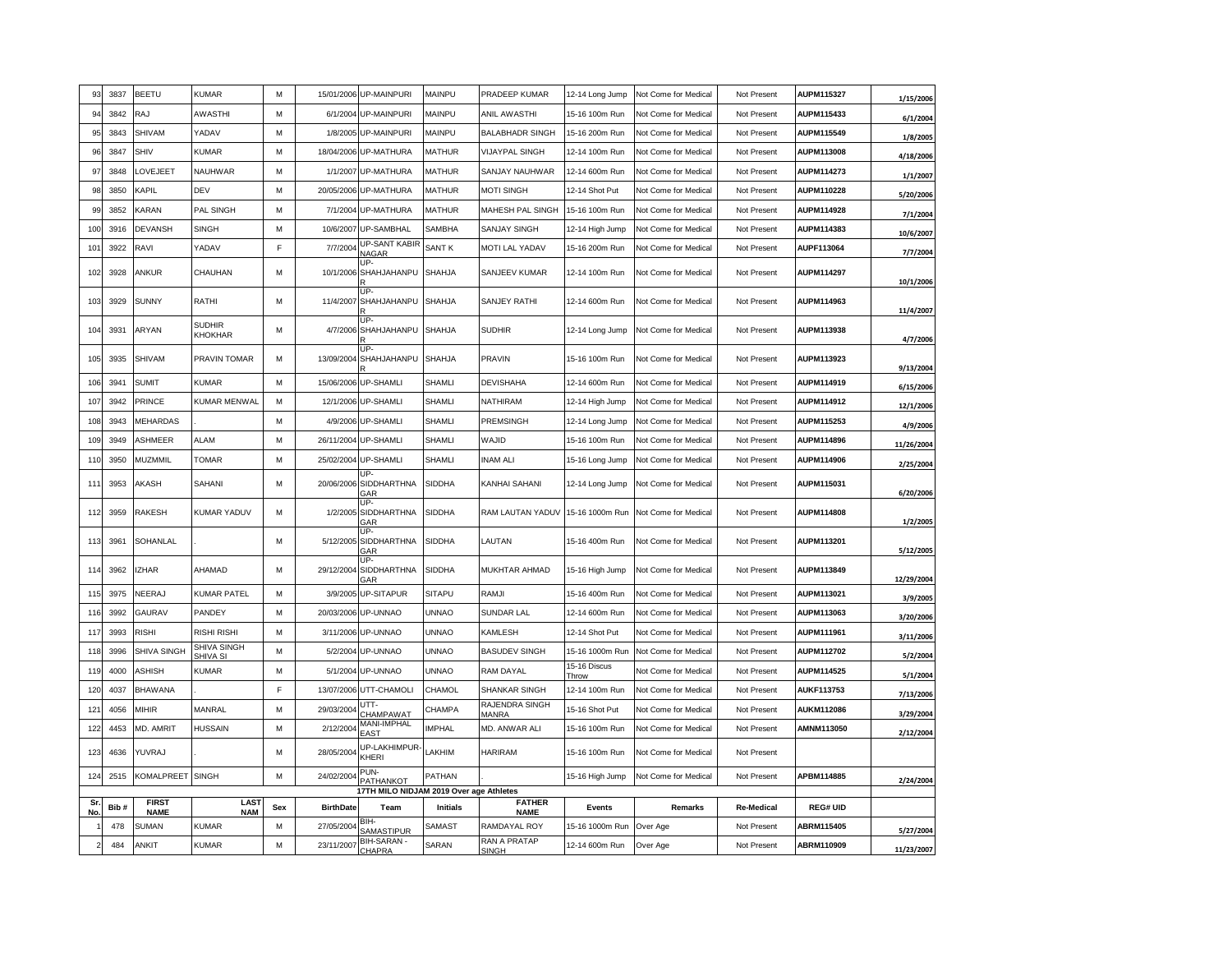|                | 491  | ABHAY             | KUMAR                                 | M | 25/01/2005          | <b>BIH-SARAN</b><br><b>CHAPRA</b>  | SARAN         | AJADI SINGH                         | 15-16 Javelin<br><b>Throw</b> | Over Age | Not Present               | ABRM110474        | 1/25/2005  |
|----------------|------|-------------------|---------------------------------------|---|---------------------|------------------------------------|---------------|-------------------------------------|-------------------------------|----------|---------------------------|-------------------|------------|
|                | 741  | HARSHITA          | <b>UTHRA</b>                          | F | 14/08/2004          | DEL-WEST<br>DEI HI                 | WEST D        | SUMEET LUTHRA                       | 15-16 Long Jump               | Over Age | As per report Over<br>Age | ADLF113335        | 8/14/2004  |
|                | 840  | YADAV             | VIKASH<br>SHYAMSUNDAR                 | M | 8/2/2004            | <b>GUJ-VALSAD</b>                  | VALSAD        | YADAV<br><b>SHYAMSUNDAR</b>         | 15-16 100m Run                | Over Age | Not Present               | <b>AGJM112728</b> | 8/2/2004   |
|                | 866  | <b>NULESH</b>     |                                       | M | 27/04/2005          | HAR-BHIWANI                        | <b>BHIWAN</b> | SATYANARAYAN                        | 15-16 Shot Put                | Over Age | Not Present               | AHRM111380        | 4/27/2005  |
|                | 1042 | <b>SUMIT</b>      | CHAUDHARY                             | M | 19/01/2004          | HAR-SIRSA                          | <b>SIRSA</b>  | SAHNSARPAL                          | 15-16 1000m Run               | Over Age | Not Present               | AUPM110386        | 1/19/2004  |
|                | 1169 | MANISH            | <b>KUMAR</b>                          | M | 28/12/2006          | JHAR-BOKARO                        | <b>BOKARO</b> | NANDLAL PRASAD                      | 12-14 100m Run                | Over Age | Not Present               | AJHM110993        | 12/28/2006 |
|                | 1172 | <b>DEEPAK</b>     | <b>KUMAR</b>                          | M | 12/12/2006          | JHAR-BOKARO                        | <b>BOKARO</b> | <b>GHANSHYAM TURI</b>               | 12-14 Long Jump               | Over Age | Not Present               | AJHM111093        | 12/12/2006 |
| 1(             | 1192 | VINIT             | <b>KUMAR SINGH</b>                    | M | 1/2/2004            | JHAR-<br>DEOGHAR                   | <b>DEOGHA</b> | NIRANJAN SINGH                      | 15-16 100m Run                | Over Age | Not Present               | AJHM103793        | 1/2/2004   |
| 11             | 1241 | MAHADEV           | MARANDI                               | M | 2/8/2005            | JHAR-GODDA                         | <b>GODDA</b>  | SAMUEL MARANDI                      | 15-16 100m Run                | Over Age | Not Present               | <b>AJHM111984</b> | 2/8/2005   |
| 12             | 1262 | PAYAL             | KUMARI                                | F | 26/11/2003          | JHAR-JAMTARA                       | <b>JAMTAR</b> | <b>MRINALKANTI</b><br>MONDAL        | 15-16 100m Run                | Over Age | Not Present               | AJHF115510        | 11/26/2003 |
| 13             | 1990 | <b>VIVEK</b>      | <b>UDHDVARAO</b><br>ALTE              | M | 14/07/2005          | MHA-LATUR                          | LATUR         | <b>UDHDVARAO</b>                    | 15-16 Shot Put                | Over Age | Not Present               | AMHM113631        | 7/14/2005  |
|                |      |                   |                                       |   |                     |                                    |               |                                     |                               |          |                           |                   |            |
| 14             | 2219 | AADARSH           | SUNANIYA                              |   | 8/3/2004            | MP-DEWAS                           | <b>DEWAS</b>  | <b>SURENDRA</b>                     | 15-16 Discus                  | Over Age | Not Present               | <b>AMPM115364</b> |            |
|                |      |                   |                                       |   |                     | ORP.                               |               |                                     | Throw                         |          |                           |                   | 8/3/2004   |
| 15             | 2313 | SUNIL             | <b>RAWAT RAWAT</b>                    | М | 1/2/2005            | MP-SHIVPURI                        | SHIVPU        | <b>JMMED RAWAT</b>                  | 15-16 400m Run                | Over Age | Not Present               | AMPM114825        | 1/2/2005   |
| 16             | 2320 | ANUBHAV           | PANDEY                                | M | 10/2/2005           | <b>MP-SINGROLI</b>                 | <b>SINGRO</b> | MR SANDEEF<br><b>KUMAR PAN</b>      | 15-16 200m Run                | Over Age | Not Present               | <b>AUPM112862</b> | 10/2/2005  |
| 17             | 2579 | <b>PRAKASH</b>    | CHOUDHARY                             | M | 30/12/2003          | RAJ-ALWAR                          | ALWAR         | <b>BABU LAL</b>                     | 15-16 100m<br>Hurdles         | Over Age | Not Present               | ARJM104040        | 12/30/2003 |
| 18             | 2614 | <b>RAHUL</b>      | <b>KUMAR YADAV</b>                    | M |                     | 15/01/2007 RAJ-BIKANER             | <b>BIKANE</b> | VISHAMBHAR YADAV                    | 12-14 100m Run                | Over Age | Not Present               | AUPM112181        | 1/15/2007  |
| 19             | 261  | AMIT              | <b>BISHNO</b>                         | M | 7/11/2004           | RAJ-BIKANER                        | <b>BIKANE</b> | <b>SAGAR</b>                        | 15-16 1000m Run               | Over Age | Not Present               | ARJM109089        | 7/11/2004  |
| 2 <sup>0</sup> | 2621 | <b>MURARI</b>     | SWAMI                                 | M |                     | 1/5/2005 RAJ-BIKANER               | <b>BIKANE</b> | SHRAWAN KUMAR                       | 15-16 200m Run                | Over Age | Not Present               | ARJM111606        | 1/5/2005   |
| 2 <sup>1</sup> | 2652 | <b>PUNIT</b>      | <b>DODIYAR</b>                        | M | 23/04/2006          | RAJ-<br><b>DUNGARPUR</b>           | <b>DUNGAR</b> | <b>KANTILAL DODIYAR</b>             | 12-14 100m Run                | Over Age | Not Present               | ARJM110042        | 4/23/2006  |
| 22             |      | 2663 ABHISHEK     |                                       | M |                     | RA.I-<br>7/7/2004 HANUMANGAR       | HANUMA        | SANDEEP KUMAR                       | 15-16 400m Run                | Over Age | Not Present               | <b>ARJM110778</b> | 7/7/2004   |
| 23             |      | 2712 KARANA       | RAM                                   | M |                     | 2/6/2004 RAJ-JODHPUR               | <b>JODHPU</b> | <b>DURGA RAM</b>                    | 15-16 Shot Put                | Over Age | Not Present               | ARJM109784        | 2/6/2004   |
| 2 <sup>i</sup> |      | 2736 DEVENDRA     | JANGU                                 | М | 5/7/2005            | RAJ-NAGAUR                         | <b>NAGAUR</b> | ASHA RAM                            | 15-16 100m<br>Hurdles         | Over Age | Not Present               | ARJM110200        | 5/7/2005   |
| 25             | 2741 | <b>RAJENDRA</b>   | MAHIYA                                | М |                     | 19/05/2004 RAJ-NAGAUR              | <b>NAGAUR</b> | KANA RAM                            | 15-16 Long Jump               | Over Age | Not Present               | ARJM110344        | 5/19/2004  |
| 26             |      | 2763 KRISHAN      | <b>KUMAR</b>                          | М | 20/12/2004          | RAJ-SRI GANGA<br>NAGAR             | SRI GA        | SHYODAN                             | 15-16 200m Run                | Over Age | Not Present               | ARJM111962        | 12/20/2004 |
| 27             |      | 2920 MANKALA      | <b>BHARATH</b><br><b>BHARATHKUMAR</b> |   | 28/09/2005          | TEL-<br>MAHABUBABAD                | MAHABU        | VENKANNA                            | 15-16 Shot Put                | Over Age | Not Present               | ATSM114172        | 9/28/2005  |
| 28             | 3591 | <b>PRATEEK</b>    | <b>PRATAP SINGH</b>                   | M | 12/8/2005           | UP-BALLIA                          | <b>BALLIA</b> | RAGHVENDRA                          | 12-14 Shot Put                | Over Age | Not Present               | <b>AUPM112924</b> | 12/8/2005  |
|                |      |                   |                                       |   |                     |                                    |               | <b>SINGH</b>                        | 15-16 100m                    |          |                           |                   |            |
| 29             |      | 3614 ROHIT        | YADAV                                 | M | 8/2/2004            | UP-BUDAUN                          | <b>BUDAUN</b> | RAMDAS YADAV                        | Hurdles                       | Over Age | Not Present               | AUPM114910        | 8/2/2004   |
| 30             | 3691 | NISHKRANT         |                                       |   | 28/02/2005          | <b>UP-GB NAGAR</b>                 | <b>GB NAG</b> | CHAMAN SINGH                        | 15-16 100m Run                | Over Age | Not Present               | AUPM114384        | 2/28/2005  |
| 31             | 3728 | YOGESH            | <b>TEOTIA</b>                         | M | 2/9/2004            | UP-HAPUR                           | <b>HAPUR</b>  | RAVINDRA SINGH                      | 15-16 100m Run                | Over Age | Not Present               | <b>AUPM111808</b> | 2/9/2004   |
|                | 3770 | /IKRAM            | PARIHAR                               |   | 22/12/2005          | UP-JHANSI                          | <b>JHANSI</b> | <b>HUKUM SINGH</b>                  | 12-14 Long Jump               | Over Age | Not Present               | <b>AUPM110542</b> | 12/22/2005 |
| 33             | 3816 | <b>ABHISHEK</b>   | <b>KUMAR</b>                          | М |                     | 26/01/2004 UP-LUCKNOW              | LUCKNO        |                                     | 15-16 1000m Run               | Over Age | Not Present               | AUPM111942        | 1/26/2004  |
| 3 <sub>4</sub> | 3864 | <b>VISHAL</b>     | <b>SONKAR</b>                         | M | 16/07/2006          | UP-MIRZAPUR                        | <b>MIRZAP</b> | SOHAN LAL SONKAR                    | 12-14 100m Run                | Over Age | Not Present               | AUPM113896        | 7/16/2006  |
| 35             |      | 3958 NIDHI        | CHAURASIYA                            | F | 4/11/2004           | UP-<br><b>SIDDHARTHNA</b><br>GAR   | SIDDHA        | RAJINDRA PRASAD                     | 15-16 Shot Put                | Over Age | Not Present               | AUPF113727        | 4/11/2004  |
| 36             |      | 3960 SHIV         | POOJAN                                | M |                     | UP-<br>8/7/2005 SIDDHARTHNA<br>ЭAR | <b>SIDDHA</b> | <b>JHINAK</b>                       | 15-16 200m Run                | Over Age | Not Present               | AUPM114586        | 8/7/2005   |
| 37             | 2753 | SHRAVAN           | <b>KUMAR</b>                          | м | 22/06/2004          | <b>RAJ-SIROHI</b>                  | <b>SIROHI</b> | SAMIRA RAM                          | 15-16 100m Run                | Over Age | Not Present               | ARJM115027        | 6/22/2004  |
| 38             | 596  | HIMANSHU<br>MILAN | LAT. KRISHNA<br><b>KUMAR M</b>        | М | 20/12/2005          | CG-JANJGIRI-<br>CHAMPA             | JANJGI        | LAT. KRISHNA<br>KUMAR M             | 12-14 Long Jump               | Over Age | Not Present               | <b>ACGM115107</b> | 12/20/2005 |
| 39             | 2738 | <b>RAVINDRA</b>   | <b>BIJARNIYA</b>                      | M | 18/04/2004          | RAJ-NAGAUR                         | NAGAUR        | <b>ASHU RAM</b><br><b>BIJARNIYA</b> | 15-16 100m Run                | Over Age | Not Present               | ARJM110086        | 4/18/2004  |
| 4 <sub>0</sub> | 2618 | AMIT              | <b>BISHNOI</b>                        | М | 7/11/2004           | RAJ-BIKANER                        | <b>BIKANE</b> | SAGAR                               | 15-16 1000m Run               | Over Age | Not Present               | ARJM109089        | 7/11/2004  |
| $\mathbf{4}$   | 2747 | YASH              | RANKA                                 | M | 20/01/2006          | RA.I-<br>RAJASMAND                 | <b>RAJASM</b> | KULWANT SINGH<br>RANKA              | 12-14 100m Run                | Over Age | Not Present               | ARJM110899        | 1/20/2006  |
| 4 <sup>2</sup> | 2752 | <b>DIPENDRA</b>   | <b>KUMAWAT</b>                        | M | 30/10/2004          | <b>RAJ-SIKAR</b>                   | SIKAR         | MAHAVEER PRASAD<br>KUMA             | 15-16 1000m Run               | Over Age | Not Present               | <b>ARJM111781</b> | 10/30/2004 |
| 43             |      | 4159 DABLU        | <b>ROY</b>                            | M |                     | 9/12/2004 WB-JALPAIGURI            | <b>JALPAI</b> | <b>AKHIL CHANDRA</b><br>ROY         | 15-16 High Jump               | Over Age | Not Present               | AWBM105074        | 9/12/2004  |
| 44             |      | 1859 SANKET       | RAMNATH<br><b>MOHITE</b>              |   | 28/01/2004          | MHA-<br>AHMENDNAGAR                | AHMEND        | RAMNATH                             | 15-16 400m Run                | Over Age | Not Present               | AMHM111464        | 1/28/2004  |
| 45             |      | 2157 JITIN        | CHAUDHARY                             | М | 21/06/2004 MP-BHIND |                                    | <b>BHIND</b>  | <b>NEPAL SINGH</b>                  | 15-16 100m Run                | Over Age | Not Present               | AUPM107990        | 6/21/2004  |